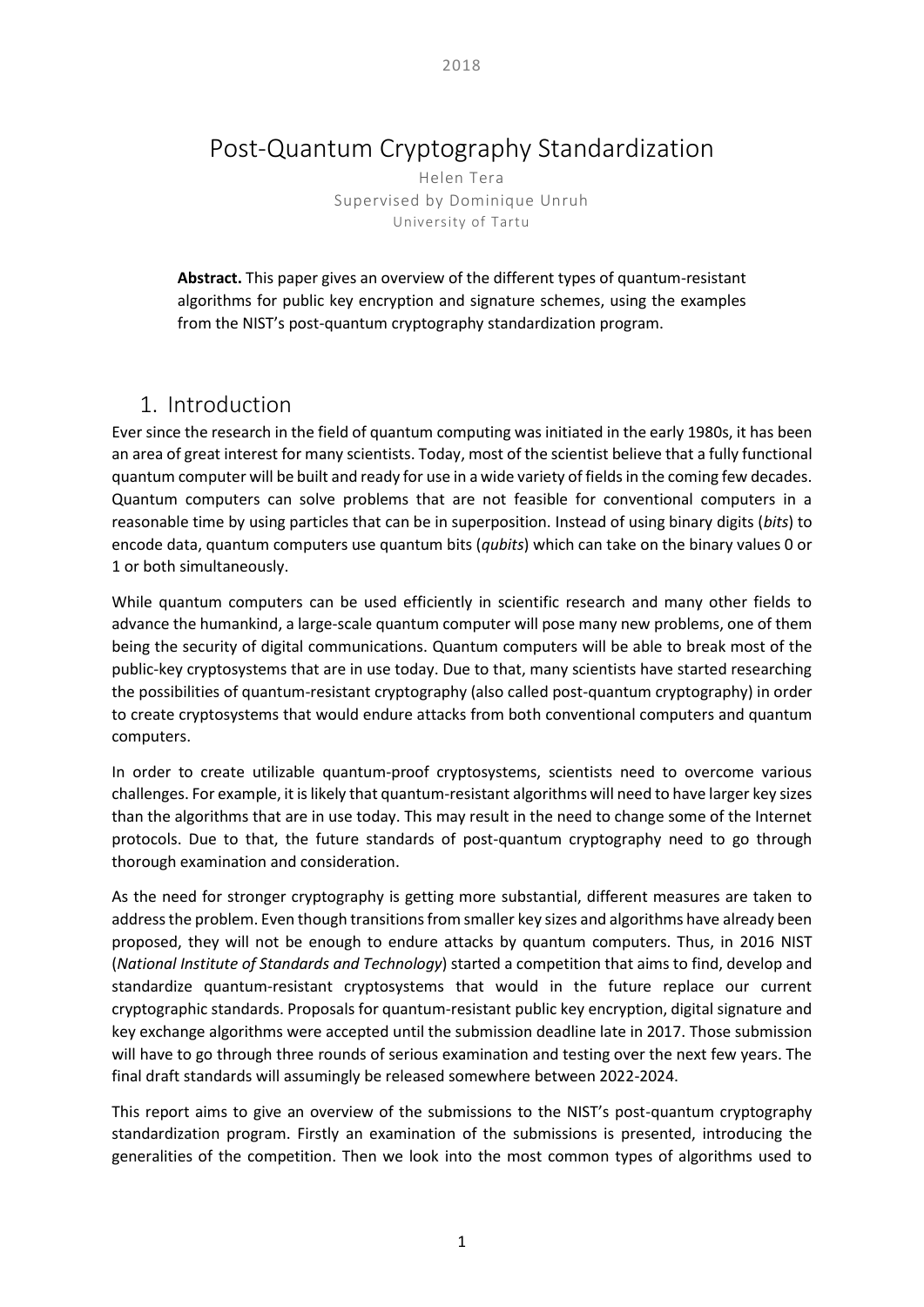provide post-quantum security using the examples from the NIST's post-quantum cryptography standardization program submissions.

# 2. Submissions

Due the submission deadline of late 2017 in total 69 ideas were submitted and deemed proper, including 20 digital signature algorithms and 49 public key encryption or key encapsulation schemes. Only two submissions provided all key encapsulation, public key encryption and digital signature algorithms, namely DME and Post-quantum RSA.

Since then, 5 submissions have been withdrawn. In addition, two submissions – HILA5 and ROUND2 – were merged into a new submission called ROUND5.

Proposed algorithms fall into four main categories based on the type of the proposed algorithm: lattice-based, hash-based, code-based and multivariate. Most popular algorithm types in the first round submissions were based on lattice-based cryptography with a total of 25 submissions using lattice-based cryptography, including 5 digital signature algorithms and 20 public key encryption or key encapsulation algorithms. 19 submissions were using code-based cryptography, out of which only 2 are digital signature algorithms. To the contrary, hash-based algorithms were only used in digital signature algorithms.

|  |  |  | The table below presents the submissions by type that are under consideration after the first round. |  |
|--|--|--|------------------------------------------------------------------------------------------------------|--|
|  |  |  |                                                                                                      |  |
|  |  |  |                                                                                                      |  |
|  |  |  |                                                                                                      |  |

|               | <b>KEM/PKE</b>             | Signature          | <b>Total</b>   |
|---------------|----------------------------|--------------------|----------------|
|               | Compact LWE                | CRYSTALS-DILITHIUM |                |
|               | <b>CRYSTALS-KYBER</b>      | <b>DRS</b>         |                |
|               | Ding Key Exchange          | <b>FALCON</b>      |                |
|               | <b>EMBLEM and R.EMBLEM</b> | pqNTRUSign         |                |
|               | FrodoKEM                   | qTESLA             |                |
|               | <b>KCL</b>                 |                    |                |
|               | <b>KINDI</b>               |                    |                |
|               | LAC                        |                    |                |
|               | <b>LIMA</b>                |                    |                |
|               | Lizard                     |                    |                |
| Lattice-based | <b>LOTUS</b>               |                    | 25             |
|               | NewHope                    |                    |                |
|               | NTRUEncrypt                |                    |                |
|               | NTRU-HRSS-KEM              |                    |                |
|               | <b>NTRU Prime</b>          |                    |                |
|               | Odd Manhattan              |                    |                |
|               | ROUND5                     |                    |                |
|               | <b>SABER</b>               |                    |                |
|               | <b>Three Bears</b>         |                    |                |
|               | Titanium                   |                    |                |
|               |                            | Gravity-SPHINCS    |                |
| Hash-based    |                            | SPHINCS+           | $\overline{2}$ |
|               |                            |                    |                |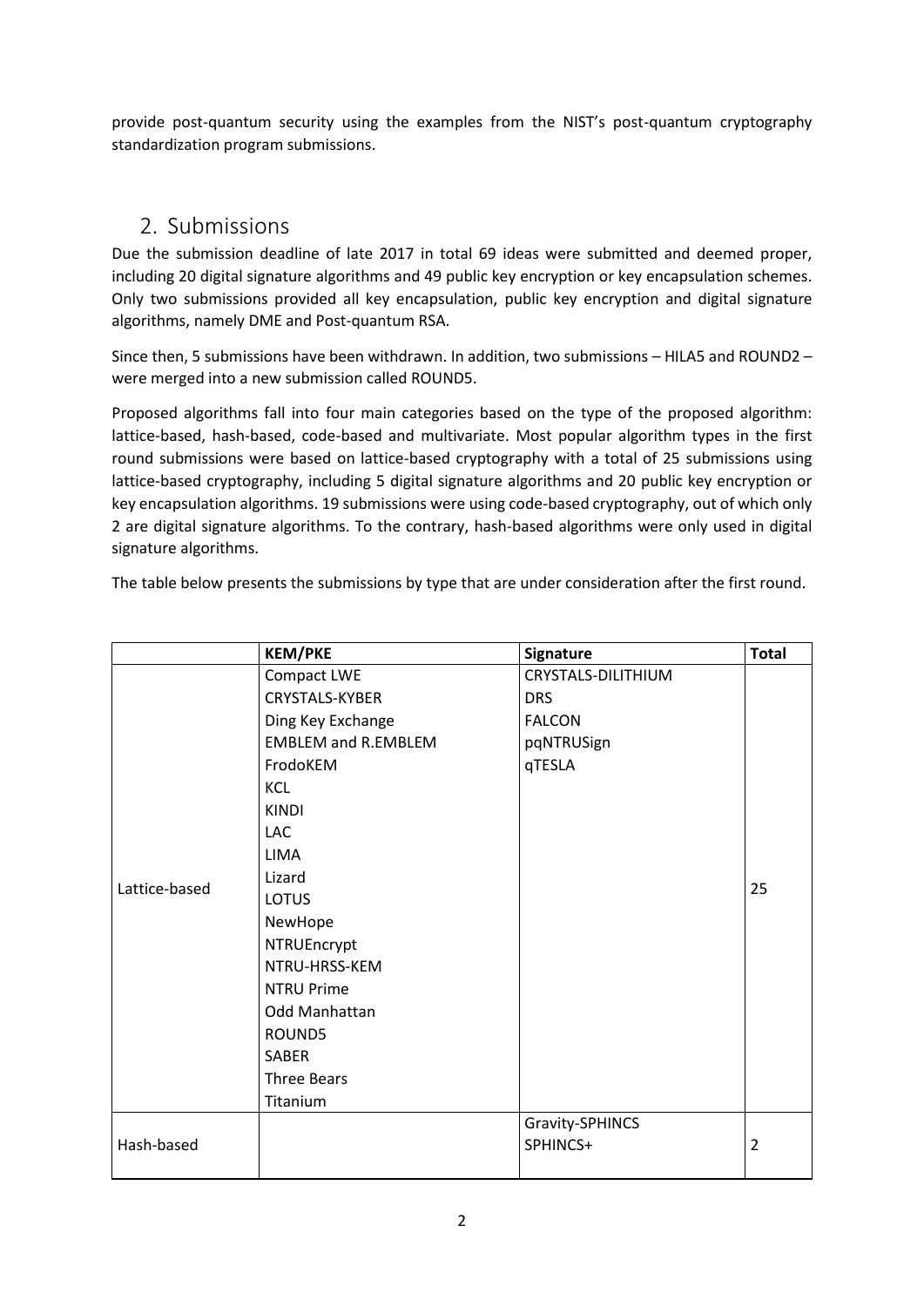|              | <b>BIG QUAKE</b>        | pqsigRM           |                |  |
|--------------|-------------------------|-------------------|----------------|--|
|              | <b>BIKE</b>             | RaCoSS            |                |  |
|              | <b>Classic McEliece</b> |                   |                |  |
|              | <b>DAGS</b>             |                   |                |  |
|              | <b>HQC</b>              |                   |                |  |
|              | LAKE                    |                   |                |  |
|              | LEDAkem                 |                   |                |  |
|              | LEDApkc                 |                   |                |  |
| Code-based   | Lepton                  |                   | 19             |  |
|              | <b>LOCKER</b>           |                   |                |  |
|              | McNie                   |                   |                |  |
|              | NTS-KEM                 |                   |                |  |
|              | Ourobors-R              |                   |                |  |
|              | QC-MDPC KEM             |                   |                |  |
|              | Ramstake                |                   |                |  |
|              | RLCE-KEM                |                   |                |  |
|              | <b>RQC</b>              |                   |                |  |
|              | <b>CFPKM</b>            | <b>DualModeMS</b> |                |  |
|              | Giophantus              | GeMSS             |                |  |
|              | <b>DME</b>              | Gui               |                |  |
| Multivariate |                         | HiMQ-3            |                |  |
|              |                         | LUOV              | 10             |  |
|              |                         | <b>MQDSS</b>      |                |  |
|              |                         | Rainbow           |                |  |
|              |                         |                   |                |  |
|              | <b>SIKE</b>             | WalnutDSA         |                |  |
| Other        | <b>Guess Again</b>      | Picnic            | $\overline{7}$ |  |
|              | Mersenne-756839         | pqRSA             |                |  |
|              | pqRSA                   |                   |                |  |
|              |                         |                   | 63             |  |

*Table 1. Overview of the submission by type.*

Together with five withdrawn and two merged submissions, 63 proposals are under consideration today. Since post-quantum RSA scheme was submitted as two separate submissions for digital signature algorithm and for KEM/PKE algorithm, it is counted twice in the table above, while DME that was submitted only once is counted just once.

It is also important to note, that even though post-quantum RSA scheme was accepted as a submission by NIST, it is considered to be a satirical submission, since for it to be feasible and provide reasonable security, the key sizes would have to be too large to use effectively in real world.

# 3. Overview of the ideas

As mentioned above, proposed algorithms fall into four main families: lattice-based, hash-based, code-based and multivariate. In this section we give a short overview of these families with examples from the round 1 submissions to the NIST's post-quantum cryptography standardization program.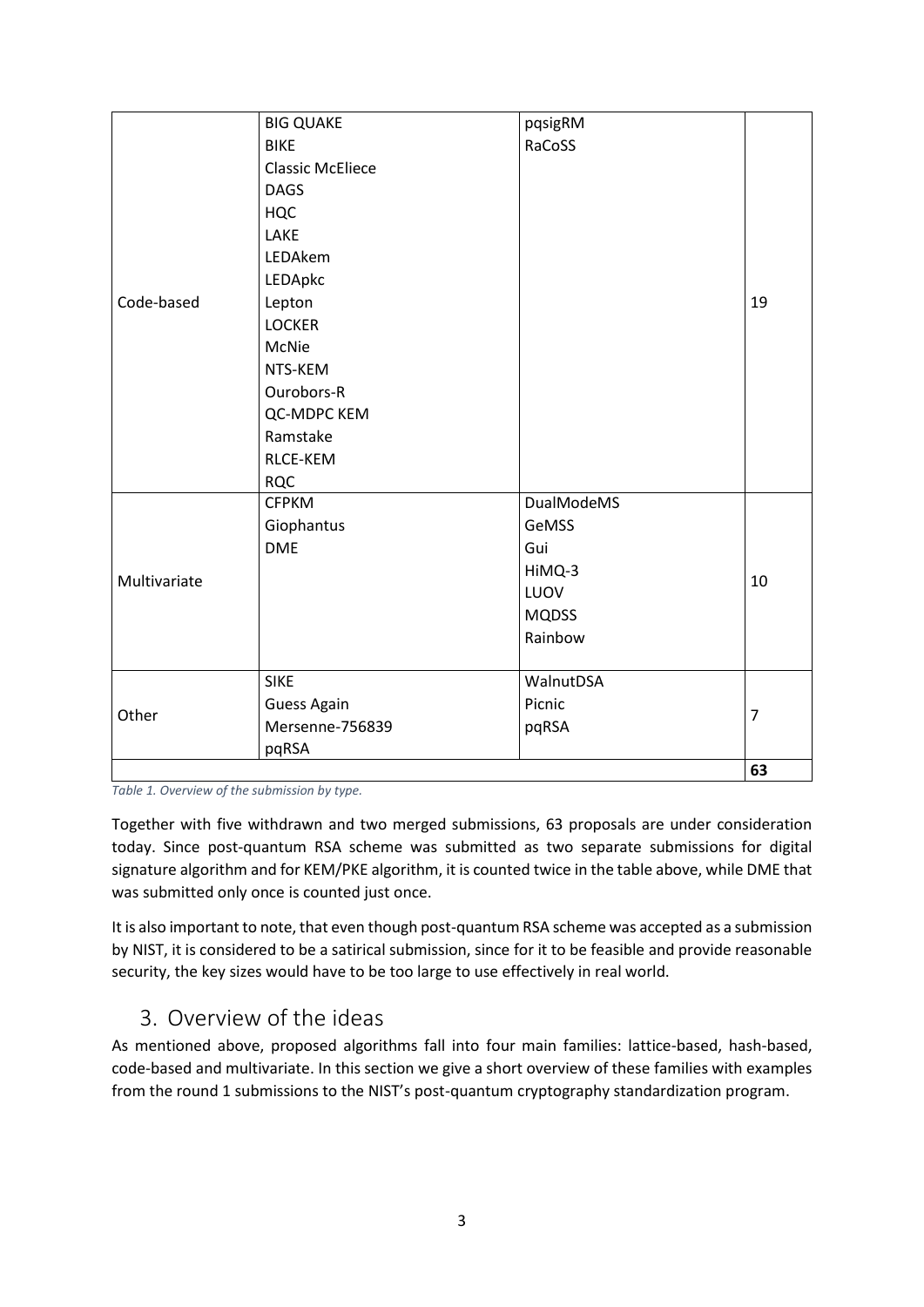## 3.1. Code-based algorithms

McEliece cryptosystem is the first cryptosystem based on notions of coding theory and it has still not been broken since it was first published by Robert McEliece in 1978. Since then, the use of coding theory in cryptography has been widely researched.

The McEliece cryptosystem is a one-way cryptosystem – that means that an attacker without any knowledge of the target plaintext cannot reconstruct the randomly chosen codeword from a ciphertext and public key. Still, it has not been adopted widely due to its large key size.

McEliece cryptosystem is a potential alternative to current cryptography standards in the postquantum world on account of the algorithm being based on the NP-hard problem of decoding a general linear code, even though it does not imply directly that breaking McEliece cryptosystem is NPhard. Still, despite years of research and analysis of the McEliece cryptosystem, it has preserved its security level. Due to that, multiple submissions to the NIST's post-quantum cryptography standardization program are based directly on the classic McEliece cryptosystem, providing various improvements.

Other submissions using code-based cryptography exploit the advantages of various other codes, including different quasi–cyclic codes, Goppa codes and also multiple newly introduced codes. In this report, a submission based on McEliece and Niederreiter cryptosystems is introduced in more detail.

#### 3.1.1. McNie: Compact McEliece-Niederreiter Cryptosystem

The submission McNie is a hybrid version of McEliece and Niederreiter cryptosystems, providing a cryptosystem with smaller key sizes while still ensuring a high security level.

#### **General algorithm specifications**

The parameters used in McNie:

- $(n k) \times n$  matrix H,
- $n \times n$  matrix P,
- $(n k) \times (n k)$  matrix S,
- $\bullet$   $l \times n$  matrix  $G'$ ,
- $\bullet$  block matrix size  $blk$ ,
- and  $l \times (n k)$  matrix F

over a finite field  $\mathbb{F}_{q^m}$ , where q is a power of a prime and  $l > n - k$ .

#### **Key generation**

In order to generate a secret key and a public key, Alice needs to generate an  $(n - k) \times n$  parity check matrix *H* for an *r*-error correcting code over a finite field  $\mathbb{F}_{q^m}$  belonging to a family of codes with a known decoding algorithm  $\Phi_H$ . Her secret key consists of H, an invertible  $(n - k) \times (n - k)$  matrix S and an  $n \times n$  permutation matrix P.

Alice also has to randomly generate an  $l \times n$  matrix G' with dimension l over  $\mathbb{F}_{q^m}$ . She then computes  $F = G'P^{-1}H^{T}S$  which is an  $l \times (n-k)$  matrix, publishing  $G'$  and  $F$  as her public key.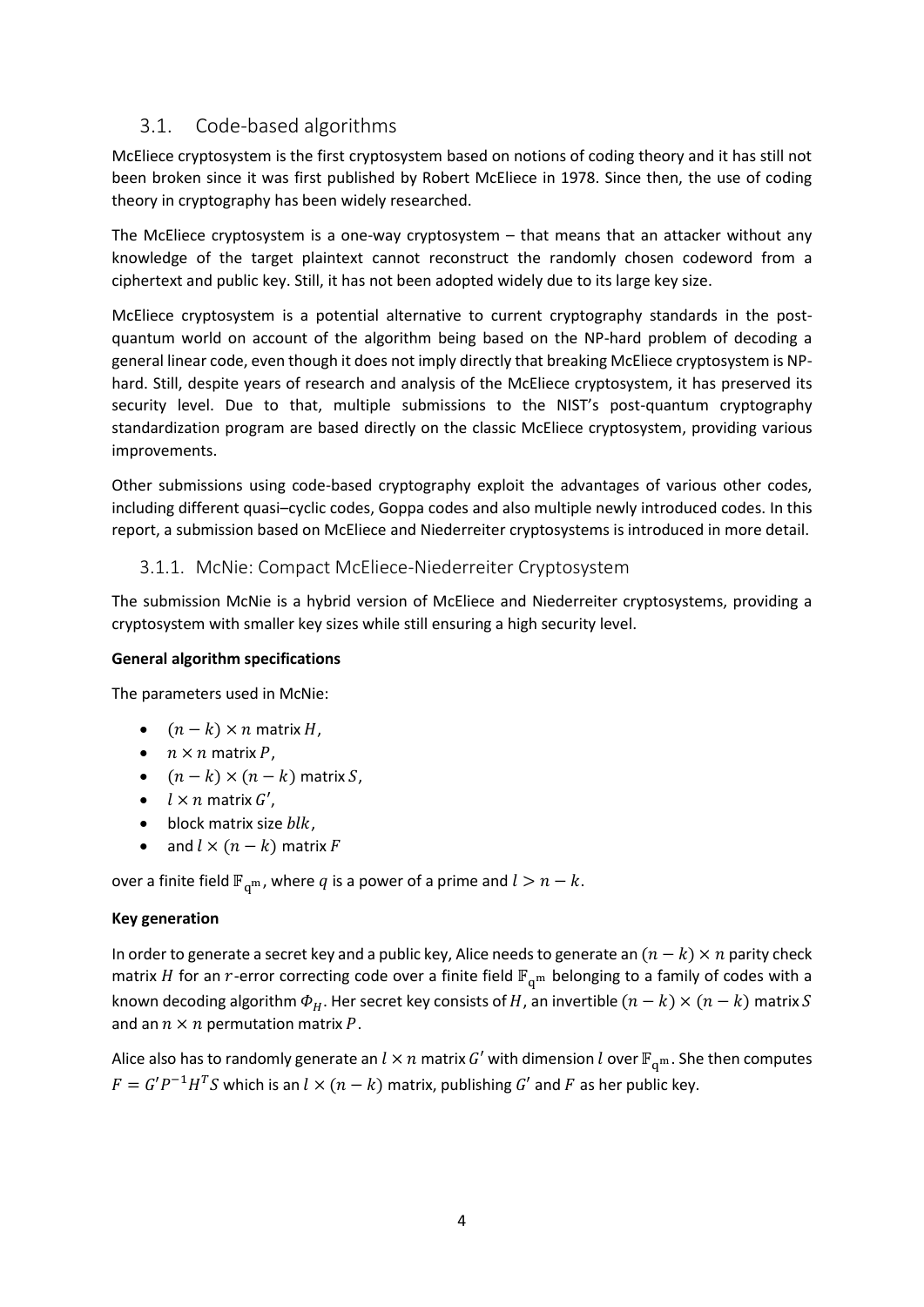#### **Encryption**

Bob wishes to send a secret message to Alice in the form of a vector m of length  $l$  over  $\mathbb{F}_{q^m}$ :

- Bob generates a random error vector  $e$  of length  $n$  and weight  $r$  at most, which can be decoded by an appropriate decoding algorithm.
- The vector  $m$  is multiplied by  $G'$ , then the error vector  $e$  is added to  $mG'$ . The result is a vector  $c_1$  of length *n*, where  $c_1 = mG' + e$ .
- Then *m* is multiplied by *F*. The resulting vector is  $c_2 = mF$  of length  $n k$ .
- The ciphertext of length  $2n k$  is  $c = (c_1, c_2)$ .

Since McNie is a combination of McEliece and Niederreiter cryptosystems,  $c_1 = mG' + e$  resembles the ciphertext in the McEliece cryptosystem while  $c_2 = mF$  resembles the ciphertext in the Niederreiter cryptosystem.

#### **Decryption**

If Alice wants to retrieve the message, she need to decrypt  $(c_1, c_2)$  as follows:

- Alice computes  $s' = c_1 P^{-1} H^T c_2 S^{-1} = (mG' + e) P^{-1} H^T (mG'H^TS) S^{-1} = e P^{-1} H^T$ .
- The decoding algorithm  $\Phi_H$  is applied to s' in order to obtain  $e' = eP^{-1}$ .
- $\bullet$  e' is multiplied by P to get the error vector e.
- Alice obtains m by solving the linear system  $mG' = c_1 e$ .

In order to reduce key sizes, McNie uses quasi-cyclic LRPC codes over  $\mathbb{F}_{q^m}$ . The detailed description of the key generation, encryption and decryption using 3-quasi-cyclic or 4-quasi-cyclic LRPC codes can be found in the documentation of McNie.

Combining the original decoding algorithm for LRPC codes introduced in the Gaborit-Ruatta-Schrek-Tillich-Zémor (GRSTZ) cryptosystem and various quasi-cyclic LRPC codes ensures that McNie is at least as secure as GRSTZ. Since in McNie the public key  $G'$  does not contain any information about the private key  $H$ , it is likely that McNie is harder to break than the GRSTZ cryptosystem. That also means that attacking  $G'$  does not expose the private code generated by  $H$ , which makes it secure against finding low-weight codewords.

It is proven that it is not easier to break McNie than the original McEliece cryptosystem.<sup>[5]</sup> McNie is also secure against various structural and information set decoding attacks, because a random code is used in the encryption.

## 3.2. Hash-based algorithms

Hash-based algorithms are quite different from other potential post-quantum schemes. So far, hashbased cryptography is limited to digital signatures schemes and is not used for key encapsulation or public key encryption. First hash-based signature schemes date back to late 1970s and thus their security is well understood, even against quantum attacks.

Hash-based functions rely completely on the security of the underling hash function. That makes hashfunctions very adjustable and resistant against quantum attacks. If a hash function becomes insecure, it can be replaced by another, making the signature scheme safe to use once again.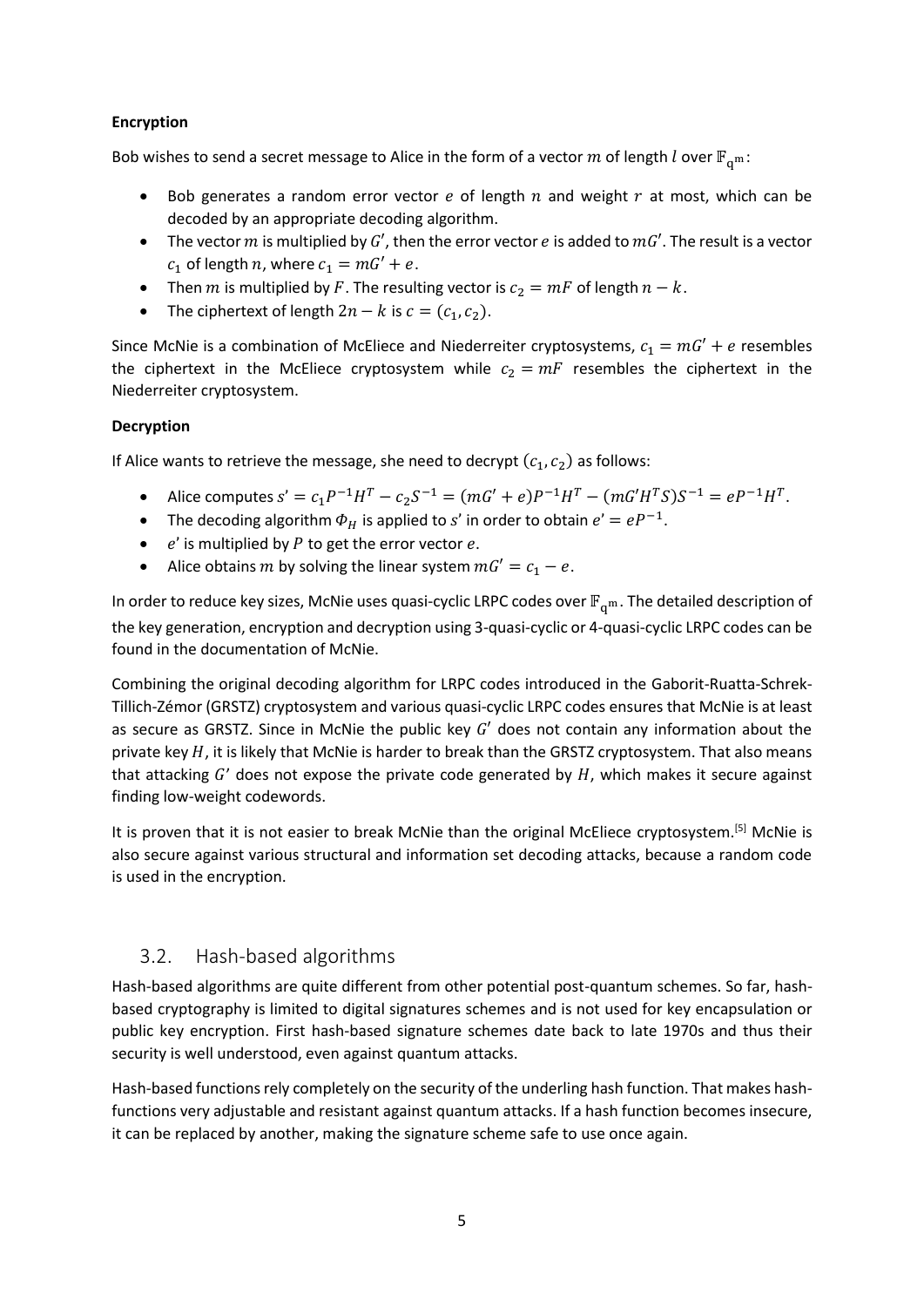The main disadvantage of hash-based schemes is that they can be used for a limited number of signatures only. The number of signatures can be increased, but only at the expense of signature size.

First hash-based signature scheme was introduced by Leslie Lamport in 1979. The one-time signature scheme was later extended by Ralph Merkle who combined it with hash trees and thus made it possible to use one Lamport key to sign multiple messages.

Merkle starts with a one-time signature scheme like the Lamport signature scheme and then uses a binary tree of height h to authenticate  $2^h$  one-time signature key pairs. Thus, the root of the tree becomes the public key and one-time signature secret keys become the secret key of the new scheme. Using this scheme allows to sign  $2^h$  messages.

This idea has since been used in many signature schemes. After more than 40 years of research eXtended Merkle Signature Scheme (XMSS) was introduced. XMSS is about to be standardised by CFRG, making it the first standardised quantum-resistant signature scheme. It has many strong points, but the main downside is that it is stateful. That means that signing with XMSS requires keeping state of the used one-time keys in order to make sure they are never used again. Unfortunately, being stateless is one of the requirements for the signature schemes proposed to NIST's post-quantum cryptography standardization program.

In 2015 a stateless signature scheme was proposed – SPHINCS. SPHINCS has become a baseline for modern hash-based signature schemes. SPHINCS uses randomized index selection – the index of the one-time signature key pair is chosen randomly, instead of applying a hash function to the message to determine the index. In order to increase the security of randomized index selection, one-time signature scheme in the leaf is replaced with a few-time signature scheme. This allows a few index collisions, which in turn allows a smaller tree height for the same security level.  $[7]$ 

The hash-based digital signature schemes submitted to NIST's post-quantum cryptography standardization program are both based on SPHINCS, offering various improvements in security and speed. In this paper, one of two hash-based signature schemes is introduced in more detail – SPHINCS+.

#### 3.2.1. SPHINCS+

SPHINCS+ works similarly to SPHINCS. The main idea remains the same – SPHINCS+ authenticates a big number of few-time signature (FTS) key pairs using a so-called hypertree. To sign a message, a random FTS key pair is chosen. The resulting signature consists of the authentication information for that FTS key pair and the FTS signature.

A hypertree consists of hash-based many-time signatures (MTS), which allow a key pair to sign a fixed number of N messages, where N is a power of 2. The many-time signature key pairs are held in a  $d$ layer N-ary tree. The top layer holds a single many-time signature key pair which is used to sign the public keys of  $N$  many-time signature key pairs from the next layer, which are in order used to sign MTS public keys from the next layer. The  $N^{d-1}$  key pairs from the bottom layer are used to sign N FTS public keys, resulting in a total of  $N^d$  authenticated FTS key pairs.

As a result, the authentication information for an FTS key pair consists of the  $d$  MTS signatures that build a path from the FTS key pair to the top MTS tree. The OTS and FTS secret keys together fully determine the whole virtual structure of an SPHINCS+ key pair. [8]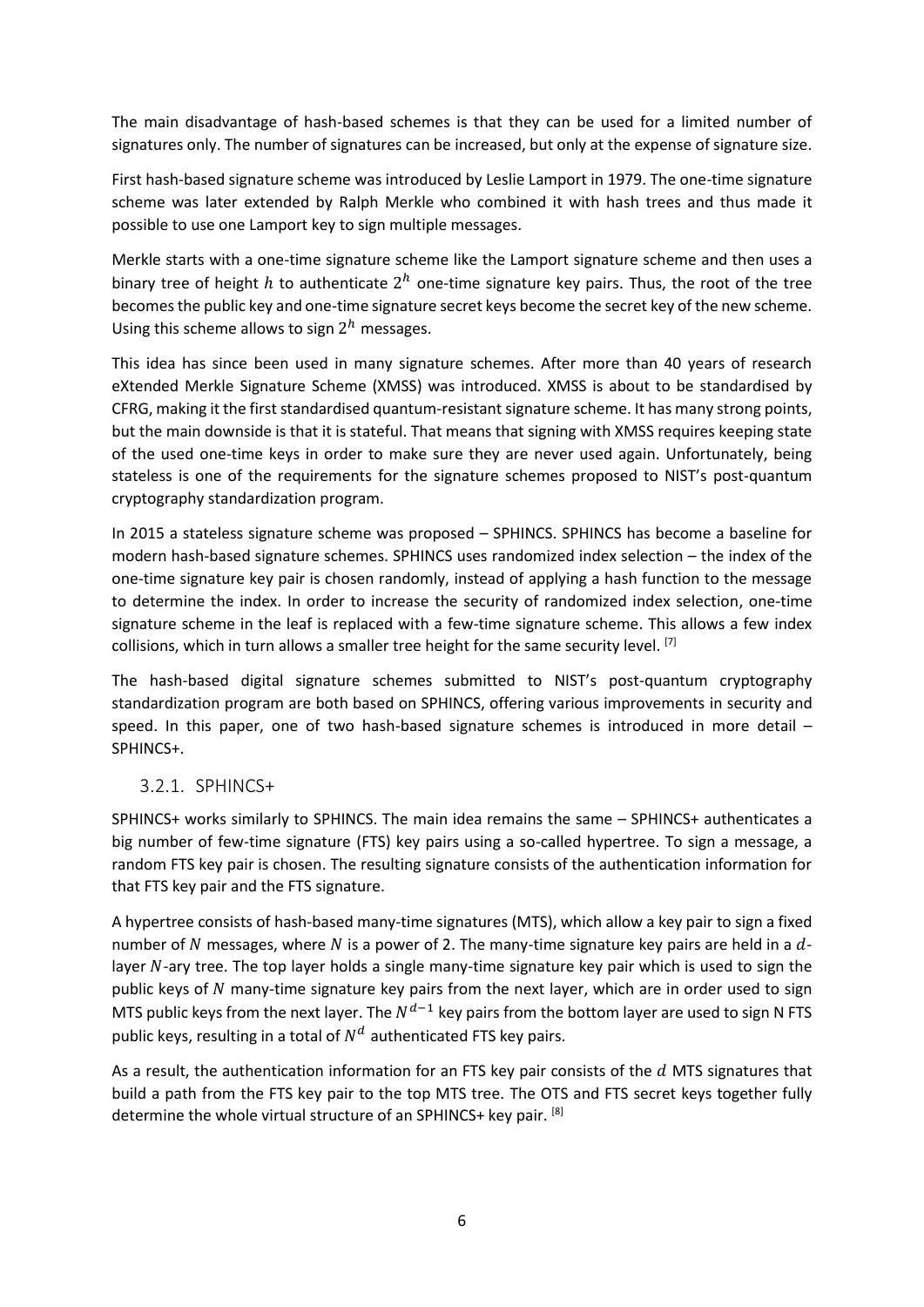An MTS signature used in SPHINCS+ is just a classical Merkle-tree signature consisting of a one-time signature (OTS) plus the authentication path in the binary hash-tree. Similarly to SPHINCS, SPHINCS+ uses WOTS+ as its one-time signature scheme.

The structure of the SPHINCS+ key pair is fully determined by the secret keys of its OTS and FTS.

## 3.3. Lattice-based algorithms

More than a third of algorithms proposed to NIST's post-quantum cryptography standardization program were built on lattice-based cryptography. In total, 25 lattice-based schemes were proposed. Lattice-based cryptosystems are favoured due to their worst-case hardness security proof and quantum-resistance. In addition, lattice-based systems are often more efficient, because they do not require any difficult computations.

One of the main drawbacks of lattice-based algorithms is their newness, hence the security parameters like key length are not well understood or established. This is a relatively small problem, since in the past years the number of publications on the topic of lattice-based algorithms has grown substantially.

## 3.3.1. Mathematical background

By definition, a lattice  $\mathcal L$  of  $\mathbb R^n$  is a discrete subgroup of  $\mathbb R^n$ . Intuitively, a lattice can be thought of as a regularly spaced infinite  $n$ -dimensional grid of points. In practice,  $n$  has to be rather large to provide security.

A **basis** of lattice  $\mathcal L$  is an arbitrary set of linearly independent vectors  $B = \{\vec{b_l}\}$  such that  $\mathcal L =$  $\{\sum a_i\vec{b_i}: a_i \in \mathbb{Z}\}$ . We denote a lattice  $\mathcal L$  with basis  $B$  as  $\mathcal L(B)$ , where basis  $B$  can be thought of as an  $n \times n$  matrix with columns  $\overrightarrow{b_{\iota}}.$ 

Bases are not unique – multiple bases can generate the same lattice. Two bases  $B_1$  and  $B_2$  are equivalent if  $B_1 = B_2 U$ , where U is a integer matrix with a determinant of  $\pm 1$  (unimodular matrix).

 $\lambda_1(\mathcal{L})$  denotes the length of the shortest non-zero vector in  $\mathcal{L}$ . More generally,  $\lambda_k(\mathcal{L})$  denotes the smallest radius of a sphere containing  $k$  linearly independent vectors:

 $\lambda_k(\mathcal{L}) \coloneqq \min\{r: \mathcal{L} \text{ contains } k \text{ linearly independent vectors of length } \leq r\}$ 

The cryptographic systems using lattices are based on various computational problems:

- Shortest vector problem (SVP) given a basis B, find  $\lambda_1(\mathcal{L}(B))$ . One of the most common variations of SVP is SVP<sub>y</sub> – given a basis B, find a vector of length  $\leq \gamma \lambda_1(\mathcal{L}(B))$ .
- Shortest independent vectors problem (SIVP<sub>y</sub>) given a basis B, find *n* linearly independent vectors in  $\mathcal{L}(B)$  of length  $\leq \gamma \lambda_n(\mathcal{L}(B))$ .
- Closest vector problem (CVP) given a basis  $B$  and a randomly chosen point  $v$ , find the closest lattice point to v in  $\mathcal{L}(B)$ . A less strict version of this is  $(CVP_v)$  – given a basis B and a point  $v$ , find a lattice point that is at most  $\nu$  times farther from  $\nu$  than the closest lattice point to  $\nu$ .

Multiple other variations of these problems are used in practice. One of the most common one is GapSVP<sub>y</sub> – given a basis B and a real d, decide between  $\lambda_1(\mathcal{L}(B)) \leq d$  and  $\lambda_1(\mathcal{L}(B)) > \gamma d$ .

All of these problems are hard in the worst case.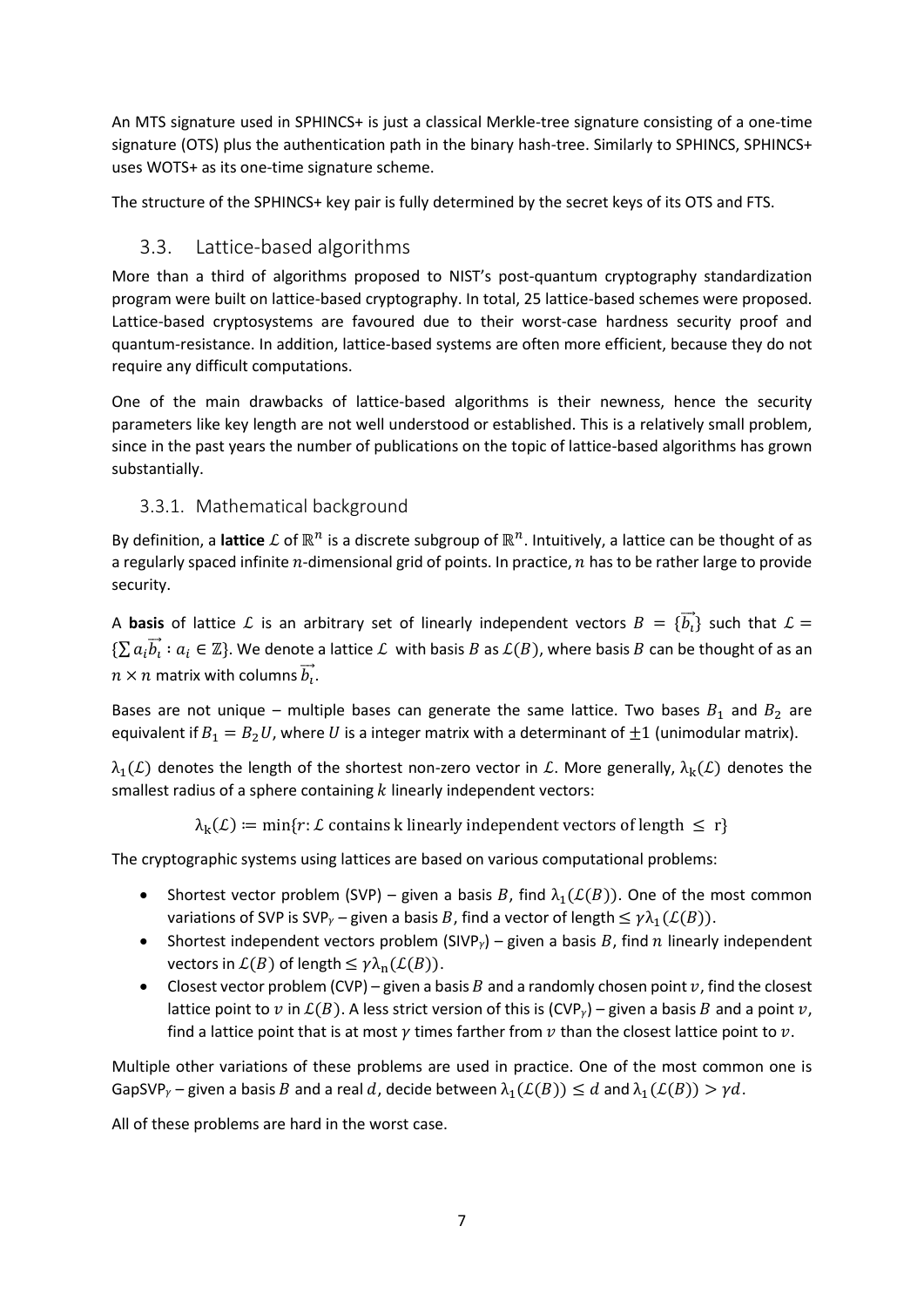#### 3.3.2. LWE and RLWE

In 2005 Regev published a paper, in which a reduction from worst-case lattice problems such as GapSVP and SIVP to a certain learning problem was presented. This learning problem, called learning with errors (LWE), has become the basis for most modern lattice-based cryptosystems.

Fix a size parameter  $n \geq 1$ , a modulus  $q \geq 2$  and an error probability distribution  $\chi$  on  $\mathbb{Z}_q$ . The learning with errors problem consists of recovering a secret  $s \in \mathbb{Z}_q^n$  given a sequence of approximate random linear equations on  $s$ :

$$
a_1 \leftarrow \mathbb{Z}_q^n, b_1 = \langle s, a_1 \rangle + e_1
$$
  

$$
a_2 \leftarrow \mathbb{Z}_q^n, b_2 = \langle s, a_2 \rangle + e_2
$$
  

$$
\vdots
$$

 $a_i \in \mathbb{Z}_q^n$  is chosen uniformly at random and  $e_i \in \mathbb{Z}_q$  is chosen according to  $\chi$ . The error distribution  $\chi$ is a normal distribution rounded to the nearest integer of standard deviation  $\alpha q$  where  $\alpha > 0$ .

In order to provide worst-case hardness  $\alpha$  must satisfy  $\alpha q > \sqrt{n}$ , as proven by Regev.

Let us note, that the problem of recovering secret  $s$  is equivalent to finding  $e$ , since without the noise, the system can be solved using Gaussian elimination.

This adaptation of LWE is referred to as **search-LWE**. Another very common variation of LWE is **decision-LWE**, which is roughly equivalent in hardness**.** The aim of decision-LWE is to distinguish pairs  $(a_i, b_i)$ , where  $b_i = \langle s, a_i \rangle + e_i$  from uniform pairs  $(a_i, b_i)$ , where  $b_i$  is chosen uniformly at random.

Using the problem of learning with errors, a simple cryptosystem can be built. This cryptosystem is parameterized by the security parameter  $n$ , number of equations  $m$ , modulus  $q$  and a real noise parameter  $\alpha > 0$ .

#### **Key generation**

The private key is a vector s chosen uniformly from  $\mathbb{Z}_q^n$ . The public key consists of  $m$  samples  $(a_i, b_i)$ from the LWE distribution, where  $b_i = \langle s, a_i \rangle + e_i$ , using the secret s, modulus q and a noise parameter  $\alpha$ .

#### **Encryption**

For each bit of the message a random set S is uniformly chosen among all  $2^m$  subsets of  $[m]$ . If the bit is 0, the encryption is  $(\sum_{i\in S}a_i,\sum_{i\in S}b_i)$ , otherwise if the bit is 1, the encryption of the bit is  $\left(\sum_{i\in S}a_i\right)\left|\frac{q}{2}\right|$  $\left[\frac{q}{2}\right] + \sum_{i \in S} b_i$ ).

#### **Decryption**

The decryption of a pair  $(a, b)$  is 0 if  $b - \langle a, s \rangle$  is closer to 0 than to  $\left| \frac{a}{2} \right|$  $\frac{q}{2}$  modulo  $q$ , and 1 otherwise.<sup>[14]</sup>

A possible choice of parameters proposed by Regev that guarantee both security and correctness is the following:

- q is a prime between  $n^2$  and  $2n^2$
- $\bullet$   $m = 1.1 \cdot n \log q$
- $\alpha = 1/(\sqrt{n} \log^2 n)$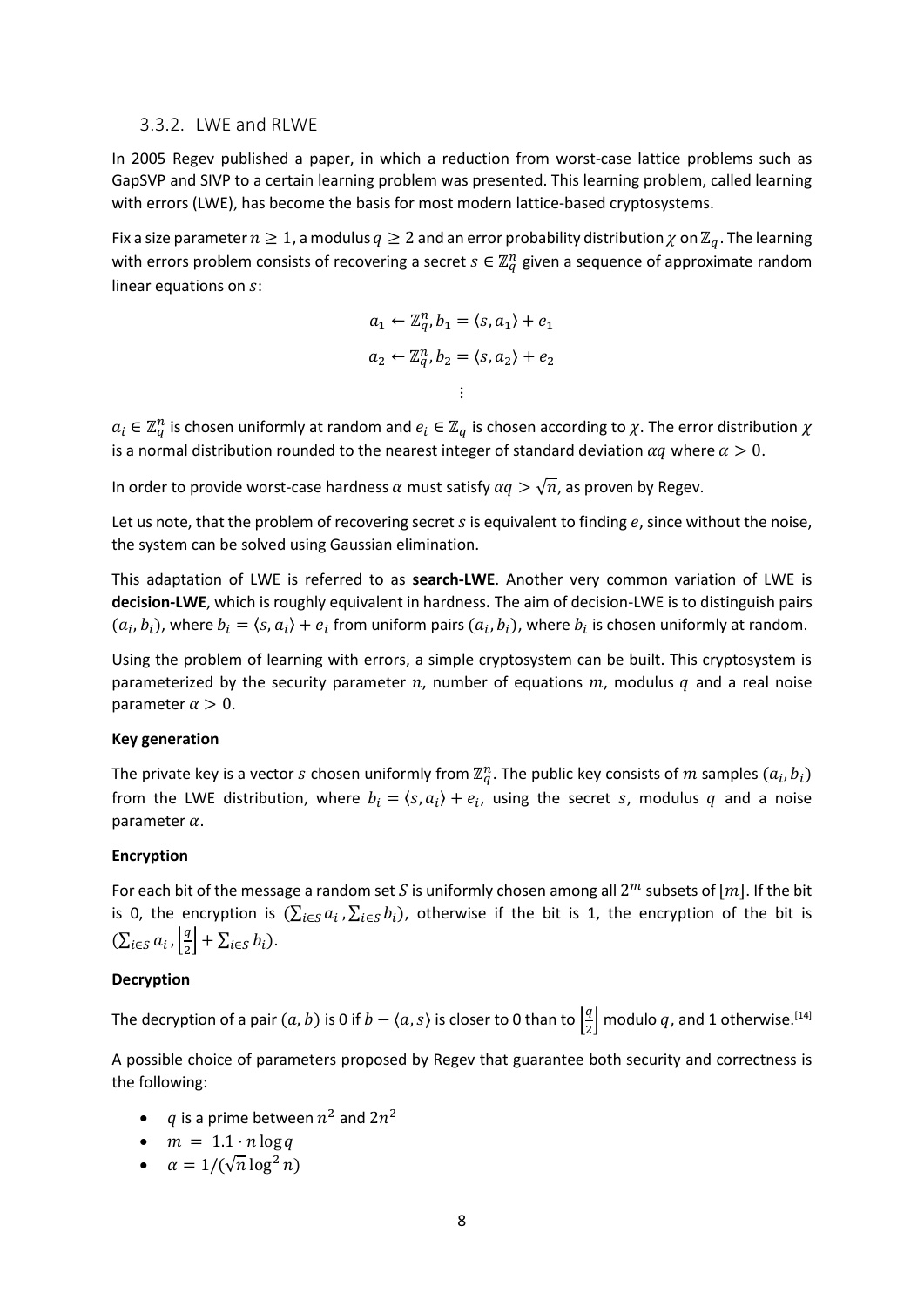Even though the cryptosystem proposed above is rather inefficient, it gives a good insight into the field of lattice-based cryptography based on the problem on LWE. The idea of using LWE problem as a basis of the cryptosystem has been very popular since, which has led to big amount of follow-up work and multiple improvements.

One of the most researched versions of LWE is **ring-LWE** or more correctly learning with errors over rings. RING-LWE is much more efficient than the regular LWE problem, but it also requires the use of lattices that possess extra algebraic structure – ideal lattices, the description of which is beyond the scope of this work.

The ring-LWE problem is quite similar to the classic search-LWE. Let  $n$  be a power of two and  $q$  be a prime modulus satisfying  $q = 1 \mod 2n$ . Then  $R_q$  is defined as the ring  $\mathbb{Z}_q[x]/\langle x^n + 1 \rangle$  which contains all polynomials over the field  $\mathbb{Z}_q$  in which  $x^n$  is identified with -1. The goal is to recover the secret *s* from the samples of the form  $(a, b = a \cdot s + e) \in R_q \times R_q$  where  $s \in R_q$  is a fixed secret,  $a \in R_a$  is chosen uniformly and e is an error term chosen independently from some error distribution over  $R_a$ .

Ring-LWE offers many improvements to the classical LWE. The size of the public key is substantially smaller than in the LWE based cryptosystem and it is also at least as secure as LWE. It is proven, that just as LWE, ring-LWE using ideal lattices reduces to worst-case lattice problems like SVP. Despite considerable effort, no significant progress in attacking these problems has been made.

#### 3.4. Multivariate algorithms

While a number of multivariate encryption schemes have been proposed to NIST's post-quantum standardization program, multivariate cryptography has historically been more successful in signature schemes. Out of the 19 submitted signature schemes, multivariate algorithms take up the biggest part with seven multivariate signature schemes.

In this paper, the multivariate quadratic (MQ) signature schemes are introduced. The general structure of a MQ-signature (multivariate quadratic) scheme over  $\mathbb{F}_q$  is as follows.

Let us define a system  $\mathcal{P}=(P^{(1)},...,P^{(m)})$  of multivariate quadratic polynomials of  $m$  equations and  $n$  variables by

$$
\mathcal{P}^{(k)}(x_1, ..., x_n) = \sum_{i=1}^n \sum_{j=1}^n p_{ij}^{(k)} x_i x_j + \sum_{i=1}^n p_i^{(k)} x_i + p_0^{(k)}
$$

For  $k=1,...,m$  and  $p_{ij}^{(k)}$  ,  $p_{i}^{(k)}$  ,  $p_{0}^{(k)} \in_R \mathbb{F}_q$ .

The main idea for the construction of MQ-signature scheme is to choose a central map  $\mathcal{F} =$  $(\mathcal{F}^{(1)},\ldots,\mathcal{F}^{(m)})\colon\,\mathbb{F}_{q}^n\to\mathbb{F}_{q}^m$  of multivariate quadratic polynomials, which can be easily inverted. After that two affine or linear invertible maps  $S: \ \mathbb{F}_q^m \to \mathbb{F}_q^n$  and  $T: \ \mathbb{F}_q^n \to \mathbb{F}_q^n$  are chosen, in order to hide the structure of the central map in a public key.

A public key is the composed quadratic map  $\mathcal{P} = S \circ \mathcal{F} \circ T$  which is supposedly hardly distinguishable from a random system and therefore difficult to invert.

A secret key consists of  $(S, \mathcal{F}, T)$  which allows to invert  $\mathcal{P}.^{\texttt{[16]}}$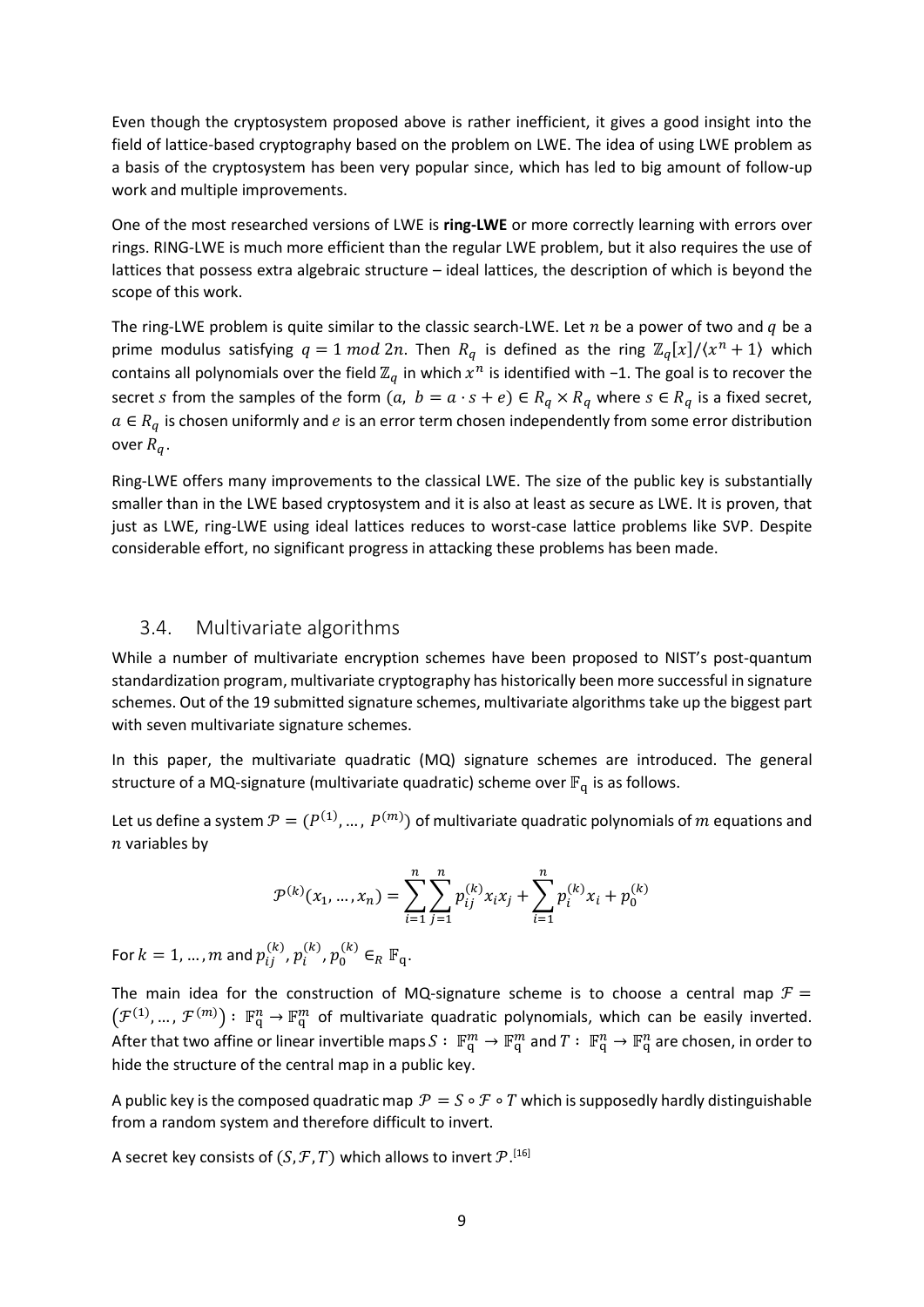The figure 1 below illustrates the process of generating and verifying a signature.



**Signature verification** 

*Figure 1. The process of generating and verifying a signature using the MQ-signature scheme.*

**Security**. Security analysis of multivariate schemes is rather difficult, since no direct reduction from a NP-hard problem exists. The algorithm above is based on the following underlying problems:

• Polynomial System Solving (PoSSo) Problem. Given a system  $\mathcal{P} = (P^{(1)}, ..., P^{(m)})$  over  $\mathbb{F}_q$ and  $y = (y_1, ..., y_m)$ , find values  $(x'_1, ..., x'_n) \in \mathbb{F}_q^n$  such that

$$
P^{(1)}(x'_{1},...,x'_{n}) = y_{1}
$$
  
 
$$
\vdots
$$
  
 
$$
P^{(m)}(x'_{1},...,x'_{n}) = y_{m}
$$

 **EIP (Extended Isomorphism of Polynomials) Problem**. Given a nonlinear multivariate system P such that  $P = S \circ F \circ T$  for linear or affine maps S and T and F belonging to a special class of nonlinear polynomial system C, find a decomposition of P such that  $P = S' \circ T' \circ T'$  for linear or affine maps  $S'$  and  $T'$ , and  $\mathcal{F}' \in \mathcal{C}$ .

Since the multivariate signature schemes are rather new, a lot of research is needed to prove their security. Many of the earlier multivariate algorithms have been broken. Still, due to their small signature sizes and fast signature verification (or encryption), multivariate cryptosystems remain as very strong competitors for the potential quantum-resistant electronic signature standards. The multivariate polynomial based algorithms submitted to NIST's post-quantum competition provide various improvements both in speed, key sizes and security. Due to the scope of this paper, none of them will be introduced in more detail.

## 4. Conclusion

It is hard to predict which family of quantum-resistant algorithms will prove to be the most efficient in the future. While lattice-based cryptosystems have found most research, code-based algorithms remain a solid choice for the future cryptographic standards, whilst both hash-based and multivariate algorithms provide secure signature schemes. The NIST's post-quantum standardization program gives a great overview of the field and presents us a variety of options for the future cryptostandards, leaving NIST with a difficult task of examining and testing all of the submissions to find the most efficient and secure algorithms.